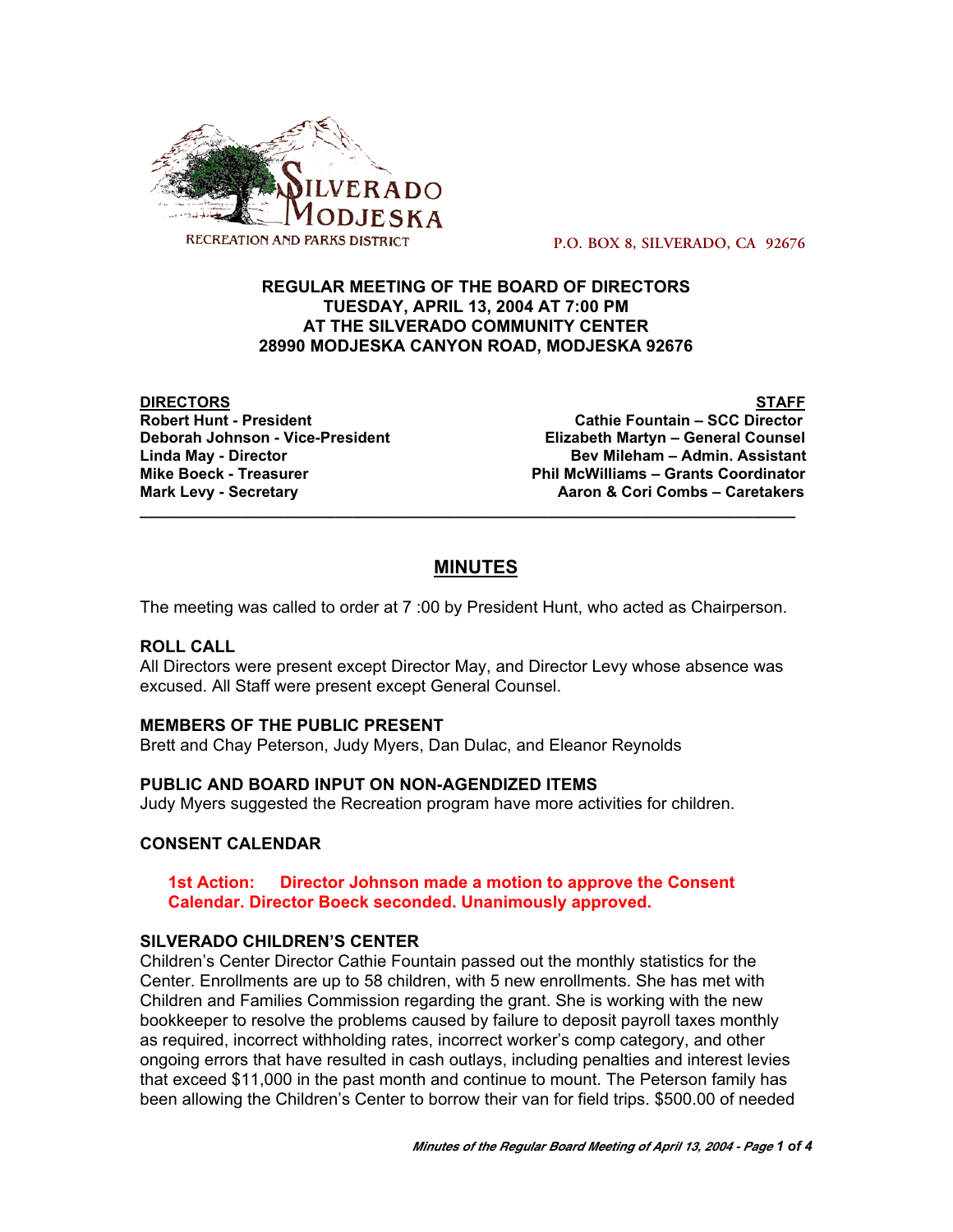repairs were done and paid for with bingo money. Brett Peterson has paid \$200.00 for additional work and they are asking if the Board could help with the \$300.00 balance. President Hunt indicated that it could not be discussed at this meeting and would have to be added to the next agenda.

#### **DISTRICT FACILITIES**

Aaron and Cori Combs passed out the Safety and Maintenance Reports. The Board discussed the repairs needed at both Silverado and Modjeska Centers and Parks. They were happy to hear of some of the repairs being taken care of by the caretakers. There was discussion of a dogfight at the Silverado Center, involving two unleashed dogs, one of them belonging to the Caretakers. They and the other party are resolving the situation and the fence around the Caretaker's residence has been patched to prevent repeats of the incident.

Director May arrived at 7:35 PM.

#### **GRANTS ADMINISTRATOR'S REPORT**

Phil McWilliams discussed the need to prepare renovation proposals for the Prop. 40 grant. The Board decided to hire a building inspector/contractor to identify the needs for rehabilitation of the Silverado and Modjeska Centers.

**2nd Action: Director Johnson made a motion to hire a building inspector/contractor to identify needed structural renovations in the community centers, for a fee not to exceed \$500.00. Director Boeck seconded. Unanimously approved.**

**1st RESOLUTION: #041304-1: Director Johnson made a motion to resolve that the District shall enter into a Contract with the State of California, as required to qualify for release of Proposition 40 Grant Funds. Director Boeck seconded. A Roll Call Vote was taken- Director May-AYE, Director Johnson-AYE, Director Hunt-AYE, Director Boeck- AYE**

#### **TREASURER'S REPORT**

#### **Approval of Transmittals**

**3rd Action: Director Johnson made a motion to approve payment of transmittal 0404A in the amount of \$150.00 for Directors fees. Director Boeck seconded. Unanimously approved.**

**4th Action: Director Johnson made a motion to approve payment of transmittal 0404C in the amount of \$3,170.00 to General Counsel Betsy Martyn. Director Boeck seconded. Unanimously approved.**

**5th Action: Director Johnson made a motion to approve payment of transmittal 0404-D in the amount of \$315.00 to K.J. Snyder. Director Boeck seconded. Unanimously approved.**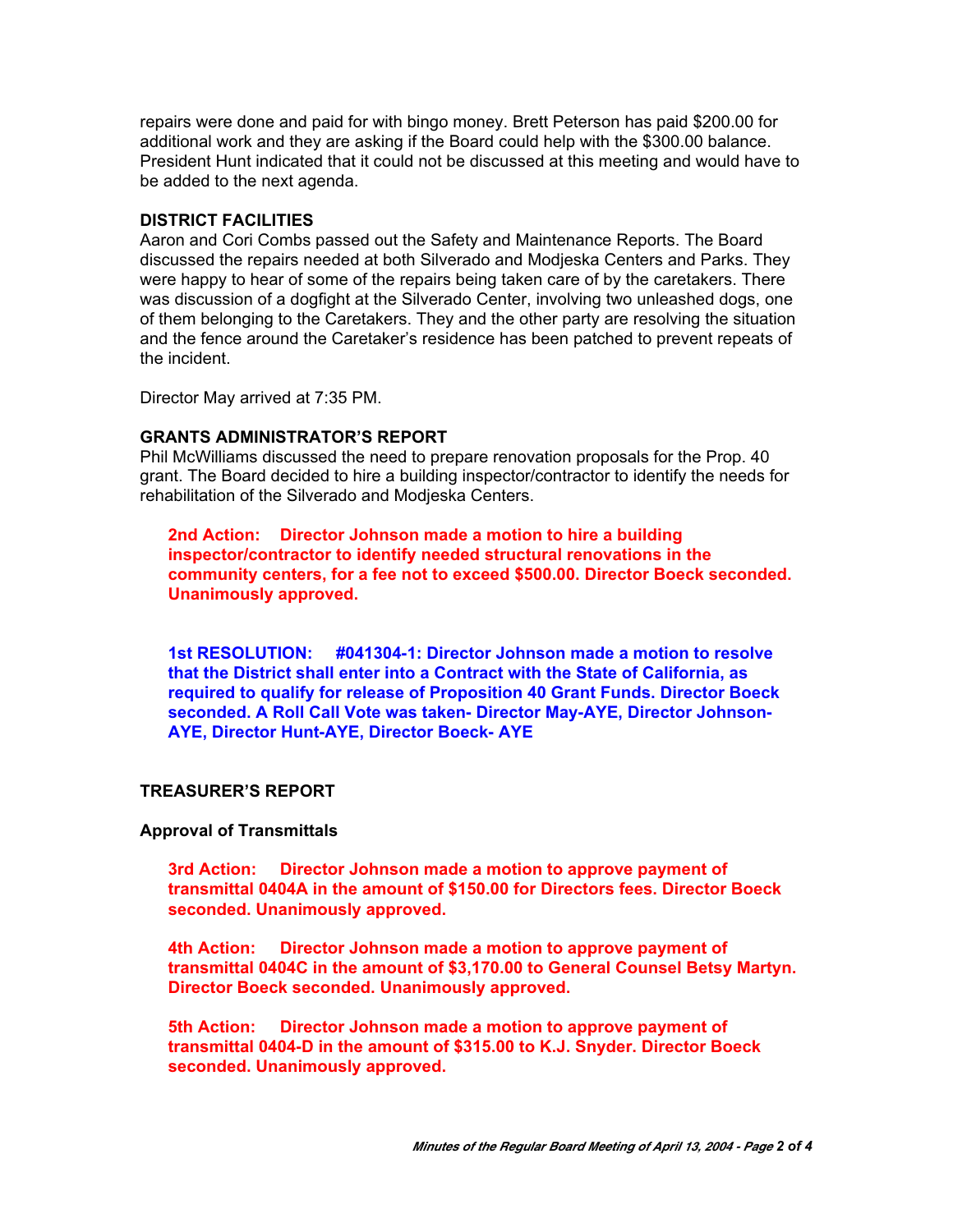**6th Action: Director Johnson made a motion to approve payment of transmittal 0404E in the amount of \$254.43 to Ware Disposal, \$208.22 and SBC for \$46.21. Director Boeck seconded. Unanimously approved.**

**7th Action: Director Johnson made a motion to approve payment of transmittal 0404F in the amount of \$495.00 to K.J Snyder for landscaping invoices #3251 (4-1-04), \$180.00 and #3276 (4-1-04), \$315.00. Director Boeck seconded. Unanimously approved.**

**8th Action: Director Johnson made a motion to approve payment of transmittal 0404-G in the amount of \$280.15 to Bennett Design. It was decided to omit two bills for \$700.00 total for Social Services licenses until later discussion. Director Boeck seconded. Unanimously approved.**

The Board reviewed finance reports, noting the high cost of utilities. Director Johnson asked Phil McWilliams to talk to the inspector/contractor about how we could possibly lower these bills.

#### **OTHER DISTRICT BUSINESS**

After interviewing candidates for District Bookkeeper, the *ad hoc* Search Committee (Hunt, Johnson) recommended Eleanor Reynolds, a long-time Silverado resident who is experienced with financial management.

**9th Action: Director Johnson made a motion to hire Eleanor Reynolds as District Financial Assistant/Bookkeeper. Director Boeck seconded. Unanimously approved.**

Status of ''Bat Bridge" negotiations with Vulcan - Director Boeck reported that as of April 13 the demolition of the Bat Bridge has been postponed. All parties involved have agreed upon the decision.

The Board discussed the pros and cons of having one vs. two meetings a month. It was decided to stay with two a month and continue the discussion.

Specific authorization of Directors compensation for attending LAFCO MSR Committee meetings as the SMRPD representative was discussed. The Directors thought this could be handled as an individual decision.

#### **10th Action: Director Johnson made a motion to buy an ad in the directory published by Friends of the Silverado Library. Directory May seconded. Unanimously approved**

Director May offered to make a draft design for the ad.

The Board discussed policy for dogs in Modjeska and Silverado Parks.

**11th Action: Director Boeck made a motion to buy and post signs in Modjeska and Silverado Parks stating that dogs in the parks must be on a leash when people other than the owner are present, and asking people to clean up after their dogs. Director Johnson seconded. Unanimously approved.**